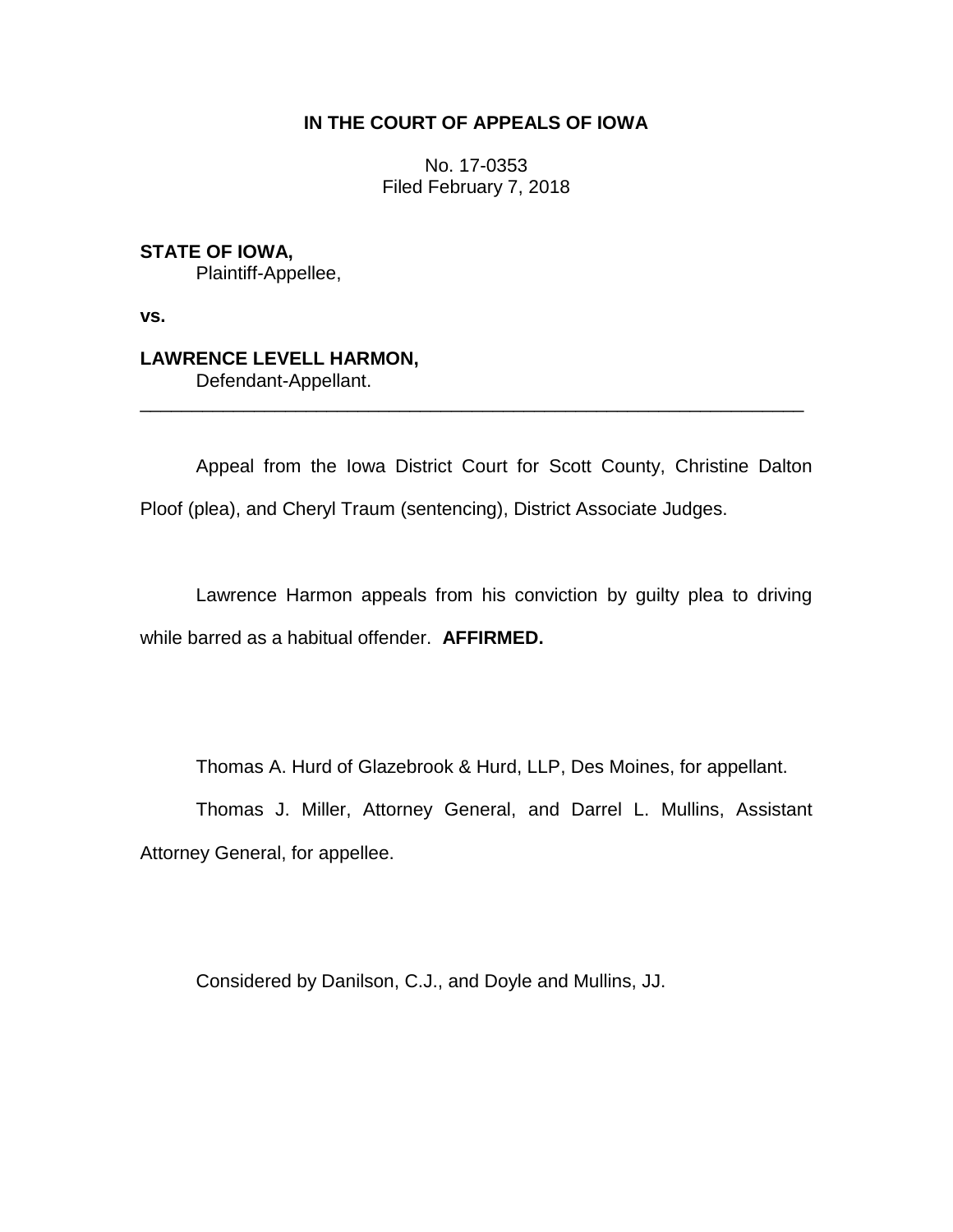## **DANILSON, Chief Judge.**

Lawrence Harmon appeals from his conviction after entering a written guilty plea to driving while barred as a habitual offender, in violation of Iowa Code sections 321.555 and .561 (2016). Harmon maintains there is not a factual basis for the plea because the record does not sufficiently establish the prior offenses giving rise to Harmon's habitual-offender status and because the State did not show Harmon was represented by counsel or validly waived counsel during the prior offenses. Harmon asserts defense counsel rendered ineffective assistance of counsel in failing to file a motion in arrest of judgment to challenge the deficiencies. We conclude the record contains a factual basis for the plea and, thus, defense counsel did not render ineffective assistance. Harmon's remaining claim is an improper collateral attack and has no merit.

On January 17, 2017, Harmon entered a written guilty plea to driving while barred as a habitual offender. The written plea provided:

By pleading guilty, I am admitting that there is a factual basis for the charge(s), and admitting that at the time and place charged in the Trial Information I was in actual physical control of a motor vehicle at a time when my license had been barred for being a[] habitual offender.

In a January 20, 2017 order, the trial court accepted Harmon's guilty plea. After a hearing held February 17, 2017, the court sentenced Harmon to a twoyear suspended term of incarceration and ordered Harmon to pay a fine plus costs and surcharge. Harmon now appeals.

We review claims of ineffective assistance of counsel de novo. *State v. Straw*, 709 N.W.2d 128, 133 (Iowa 2006). To establish his ineffectiveassistance-of-counsel claim, Harmon must show by a preponderance of the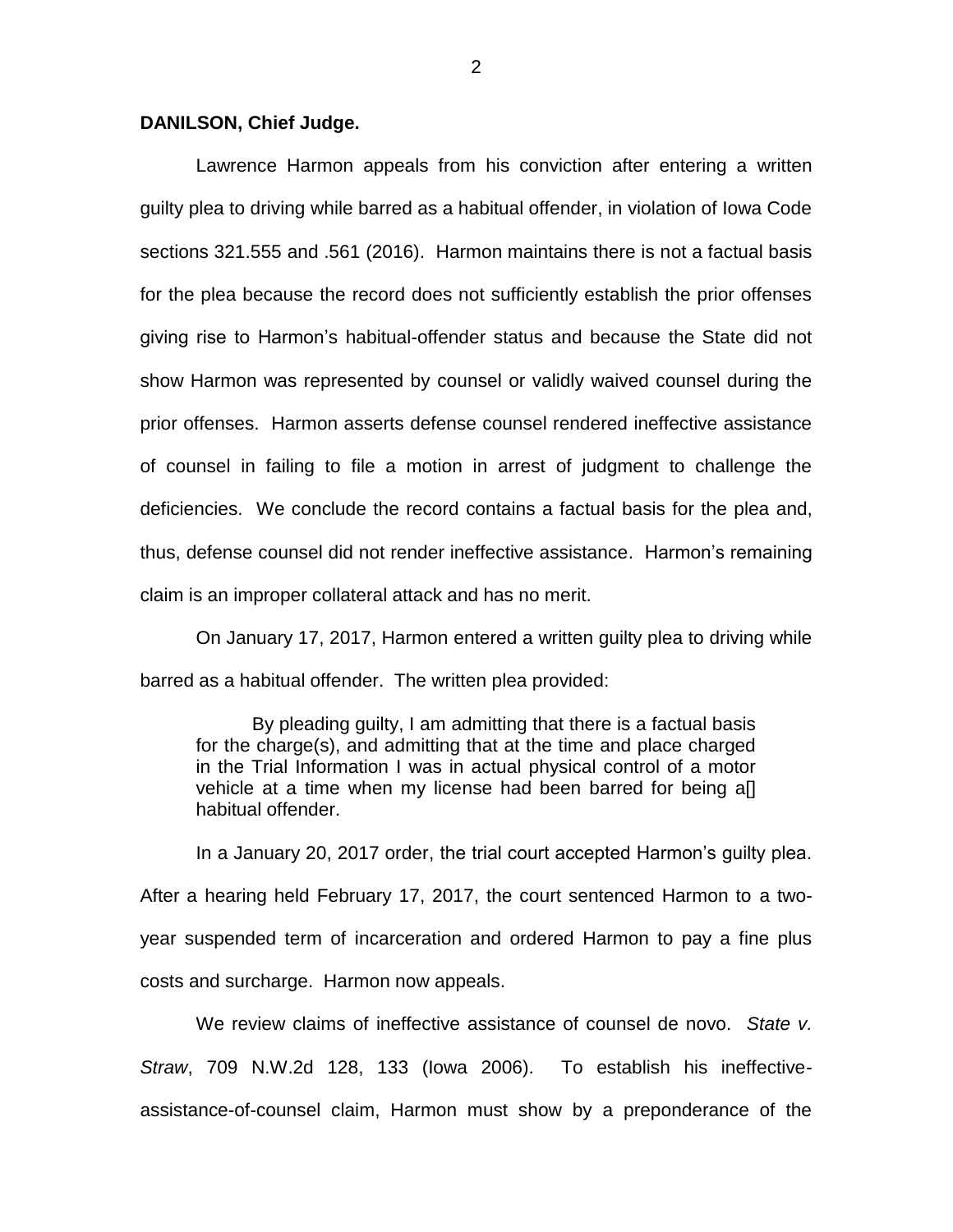evidence both that "(1) his trial counsel failed to perform an essential duty, and (2) this failure resulted in prejudice." *Id.*

*1) Factual Basis for Prior Offenses.* Harmon contends there was no factual basis to establish his prior offenses and to show he fell within the definition of a habitual offender under Iowa Code section 321.555. Section 321.561 provides, "It shall be unlawful for any person found to be a habitual offender to operate any motor vehicle in this state during the period of time specified in section  $321.560...$  . . . ." Section  $31.555(1)(c)$  defines a "habitual offender" as a person who has accumulated three or more separate and distinct convictions for "[d]riving a motor vehicle while the person's license is suspended, denied, revoked, or barred."

To discern whether there was a factual basis supporting the guilty plea, we look to the record as a whole. *State v. Ortiz*, 789 N.W.2d 761, 767-68 (Iowa 2010). "[W]e have held the record does not need to show the totality of evidence necessary to support a guilty conviction, but it need only demonstrate facts that support the offense." *Id.*

However, the reason why the department of transportation (DOT) issued a bar as a habitual offender of Harmon's license is not an element of the offense of driving while barred. *See State v. Williams*, No. 16-0894, 2017 WL 3524729, at \*3 (Iowa Ct. App. Aug. 16, 2017). This court addressed the elements of the offense of driving while barred in *Williams*, where the majority and dissent agreed there are only two elements to the offense (1) operating a motor vehicle and (2)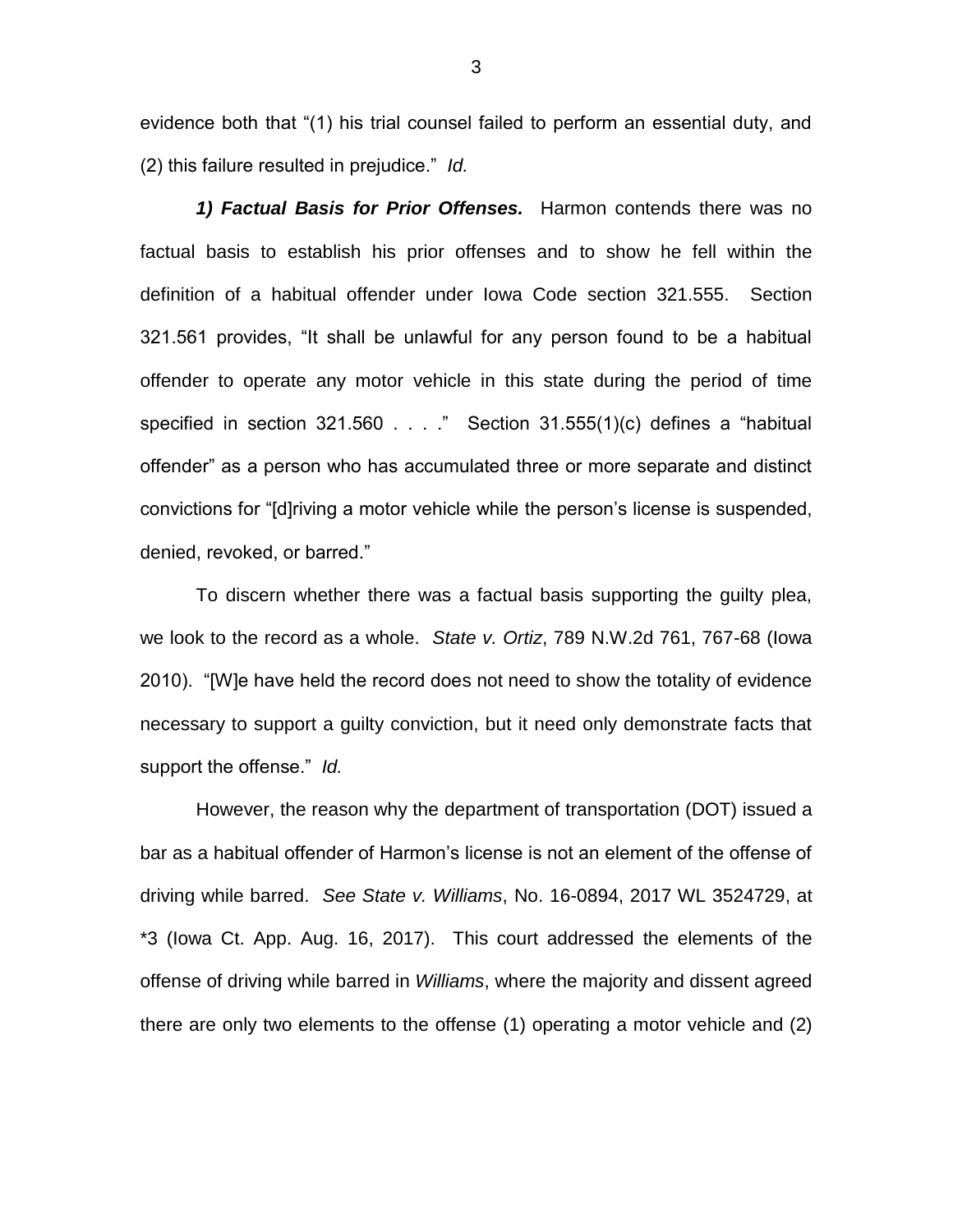at that time, the operator's license was barred.<sup>1</sup> Id. Here, the minutes of testimony allege Harmon's license was barred from October 15, 2013, to October 17, 2017. The minutes also reflect the officer found Harmon sitting in his vehicle with the engine running on February 15, 2016, and there was snow on the top of his tires "as if it had just arrived" at the location.<sup>2</sup> Further, Harmon admitted in the written guilty plea that he was operating a motor vehicle when his "license had been barred for being a[] habitual offender." This evidence provides a sufficient factual basis for the guilty plea, and defense counsel did not fail to perform an essential duty by failing to challenge such defect in a motion in arrest of judgment. *See State v. Graves*, 668 N.W.2d 860, 881 (Iowa 2003) ("Trial counsel has no duty to raise an issue that has no merit.").

*2) Representation During Prior Convictions.* Harmon also asserts defense counsel was ineffective in failing to challenge the factual basis for the guilty plea on the basis the record does not establish Harmon was represented or properly waived representation of counsel during the underlying convictions giving rise to his habitual-offender status. Harmon argues trial counsel should have filed a motion in arrest of judgment because "no showing was made that he was not entitled to, was provided, or waived counsel for the underlying offenses leading to the finding he was a habitual offender." We disagree. Such a challenge would constitute a collateral attack on the decision of the DOT. *See* 

 $\overline{a}$ 

 $1$  The dissent simply concluded that to prove the person's license was barred at the time of driving the vehicle there must be proof the DOT issued an order by properly mailing notice of the barment to the defendant.

 $2$  Moreover the minutes include a statement from the custodian of drivers' records indicating "an examination of [Harmon]'s records disclosed that the Iowa Driver's License of [Harmon] was revoked and/or suspended on 10/15/13, 1/24/02, 4/7/03, 6/30/04, 10/7/05, 12/12/07, 1/19/11, 1/20/11, 11/5/11."